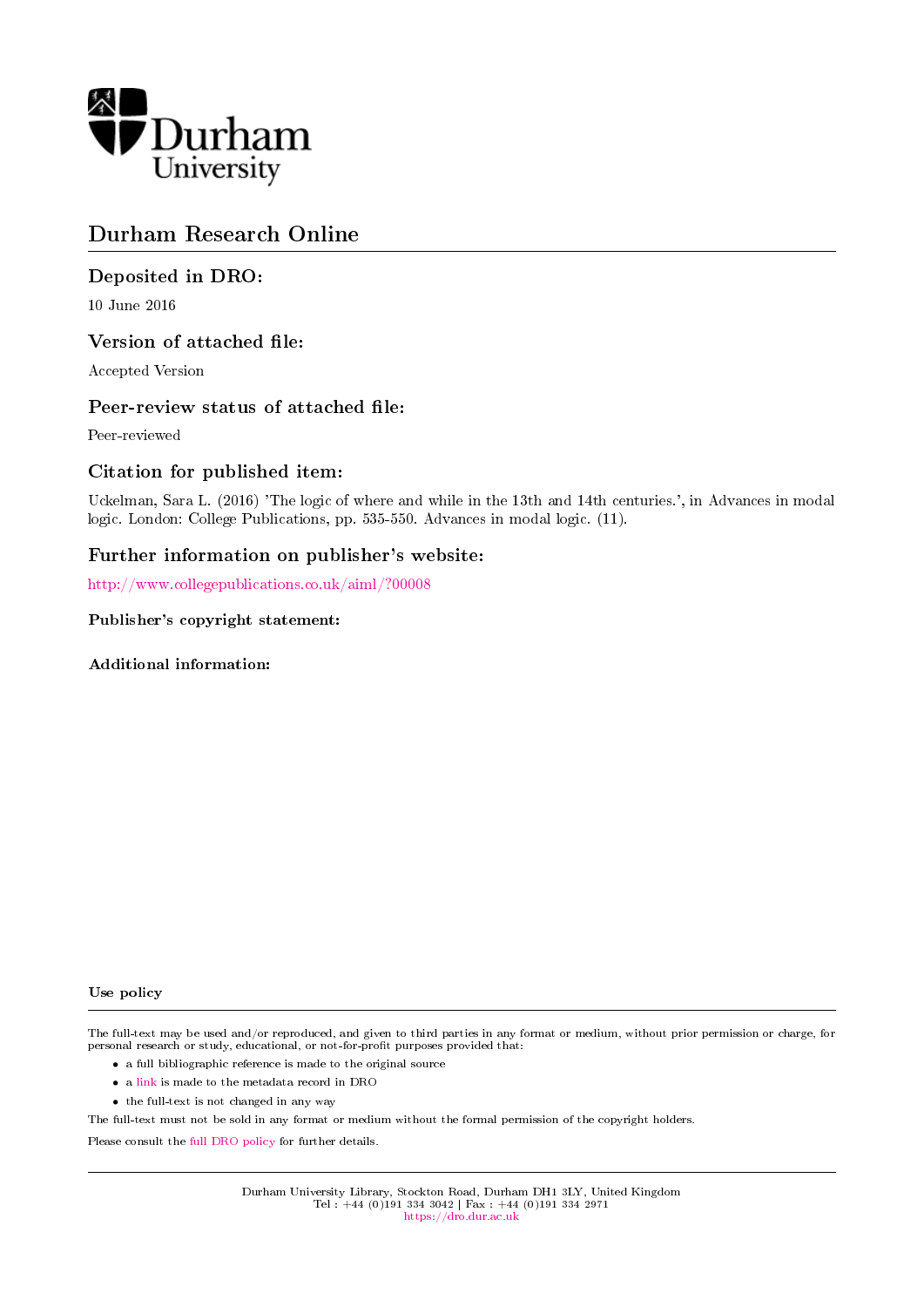# The Logic of Where and While in the 13th and 14th Centuries

Sara L. Uckelman

Department of Philosophy, Durham University

#### Abstract

Medieval analyses of molecular propositions include many non-truthfunctional connectives in addition to the standard modern binary connectives (conjunction, disjunction, and conditional). Two types of non-truthfunctional molecular propositions considered by a number of 13th- and 14th-century authors are temporal and local propositions, which combine atomic propositions with 'while' and 'where'. Despite modern interest in the historical roots of temporal and tense logic, medieval analyses of 'while' propositions are rarely discussed in modern literature, and analyses of 'where' propositions are almost completely overlooked. In this paper we introduce 13th- and 14th-century views on temporal and local propositions, and connect the medieval theories with modern temporal and spatial counterparts.

Keywords: Jean Buridan, Lambert of Auxerre, local propositions, Roger Bacon, temporal propositions, Walter Burley, William of Ockham

#### 1 Introduction

Modern propositional logicians are familiar with three kinds of compound propositions: Conjunctions, disjunctions, and conditionals. Thirteenth-century logicians were more liberal, admitting variously five, six, seven, or more types of compound propositions. In the middle of the 13th century, Lambert of Auxerre<sup>[1](#page-1-0)</sup> in his *Logic* identified six types of 'hypothetical' (i.e., compound, as opposed to atomic 'categorical', i.e., subject-predicate, propositions) propositions: the three familiar ones, plus causal, local, and temporal propositions [\[17,](#page-16-0) ¶99]. Another mid-13th century treatise, Roger Bacon's Art and Science of Logic, lists these six and adds expletive propositions (those which use the connective 'however'), and other ones not explicitly classified such as "Socrates

<span id="page-1-0"></span><sup>1</sup> The identity of the author of this text is not known for certain. Only one manuscript identifies him further than simply Lambertus, and there his place of origin is given as Lignyle-Châtel. Two candidates for who Lambert is have been advanced in the literature: Lambert of Auxerre, a Dominican and canon of the cathedral of Auxerre in the late 1230s or early 1240s, and Lambert of Lagny, a secular cleric and teacher of Theobald II who later became a Dominican and a papal penitentiary. The introduction of [\[17\]](#page-16-0) lays out the arguments for and against both positions, and comes down in the favor of an attribution of Auxerre. We follow this status quo here with the caveat that nothing we say turns on his precise identification.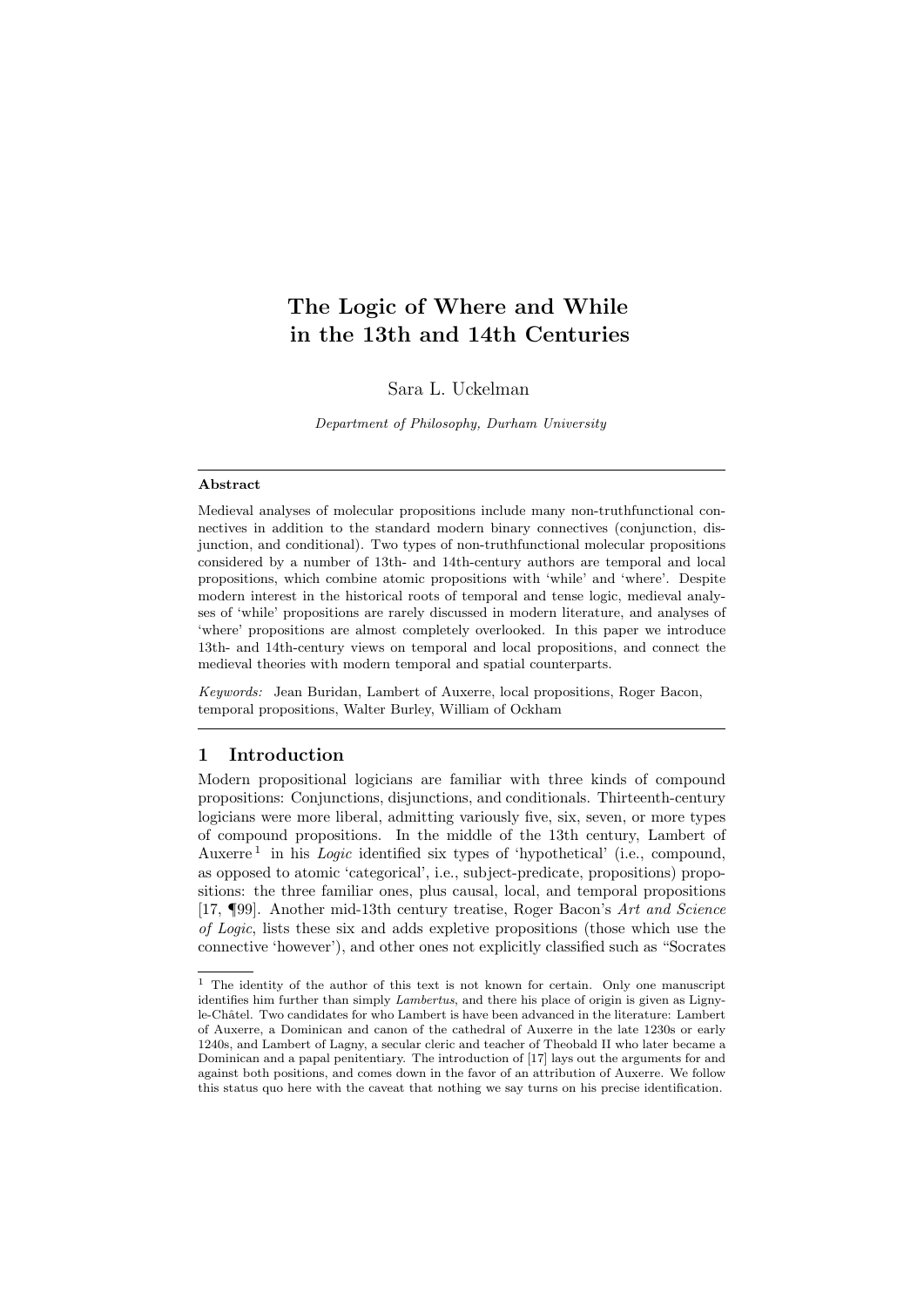is such as Plato is", "Socrates runs as often as Plato argues", etc. [\[2,](#page-15-0) ¶170]). Numerous other anonymous treatises from the first half of the 13th century include similar divisions. The Ars Burana (AB) [\[9,](#page-15-1) pp. 175–213], dating around 1200 [\[8,](#page-15-2) pp. 42, 397], and the Ars Emmerana (AE) [\[9,](#page-15-1) pp. 143–174], from the first half of the 13th century [\[8,](#page-15-2) p. 43] both identify the same six types of hypothetical sentences as Lambert, and add a seventh type, the 'adjunctive' [\[9,](#page-15-1) pp. 158, 190]. The Dialectica Monacensis (DM) [\[9,](#page-15-1) pp. 453–638], composed between the 1160s and the first decade of the 13th century [\[8,](#page-15-2) pp. 410–414] gives the modern logician's three types as the primary types, but subdivides conditionals into a further four categories: temporal, local, causal, and subconditional [\[9,](#page-15-1) p. 484]. [2](#page-2-0)

From this we can see that the other two of the four main textbooks from the middle of the century, Peter of Spain's Summaries of Logic and William of Sherwood's Introduction to Logic, are unusual, as neither of them mention these types of sentences [\[6,](#page-15-3) p. 115]; [\[19,](#page-16-1) p. 34]. In his early 14th century Summary of Dialectic, Jean Buridan explains that "some texts do not provide the species 'temporal' and 'local', because they can be reduced to conjunctive propositions, for saying 'Socrates is where Plato is' amounts to the same as saying 'Socrates is somewhere and Plato is there', and in the same way, saying 'Socrates lectured when Plato disputed' is equivalent to saying 'Socrates lectured sometime and then Plato disputed'" [\[3,](#page-15-4) p. 60]. (Note that this 'then' must be interpreted logically, not temporally.) Despite giving this reduction from temporal or local sentences to conjunctions, Buridan himself discusses these two types separately from conjunctive propositions, as do Walter Burley (c. 1275–1344) and William of Ockham (c. 1287–1347) in their textbooks, ensuring that temporal propositions remained entrenched in logical discourse throughout the rest of the 14th century and beyond. [3](#page-2-1)

Much attention has been devoted to medieval temporal logic since the birth of modern temporal logic in the works of Arthur Prior, whose debt to medieval logicians is explicit [\[22,](#page-16-2) Ch. 1, §7]. However, the focus has tended to be on the semantics of tensed categorical propositions (cf. [\[26,](#page-16-3)[27\]](#page-16-4)), as opposed to the use of temporal connectives. (Two exception are [\[20\]](#page-16-5) and [\[21,](#page-16-6) ch. 1.8].) When it comes to local propositions, involving the connective 'where', the case is even worse: We know of no modern investigation of medieval theories of local propositions (perhaps because so few of the medieval authors discussed these themselves!).

Thus, our first goal in this paper is to collect and present 13th- and early 14th-century views on the logic of temporal (§[2\)](#page-3-0) and local propositions (§[4\)](#page-10-0). Our second aim is to identify and model the formal properties of the medieval doctrines, so as to compare them to modern approaches. In §[3](#page-5-0) we consider two modern approaches to the logic of 'while', and show that both of them fail to

<span id="page-2-0"></span><sup>2</sup> References to AB, AE, and DM are to the Latin editions; all translations are my own.

<span id="page-2-1"></span><sup>3</sup> For example, Richard Lavenham (fl. 1380), Paul of Venice (c. 1369–1429), and John Dorp (fl. 1499) also discuss temporal propositions [\[20,](#page-16-5) pp. 167, 169].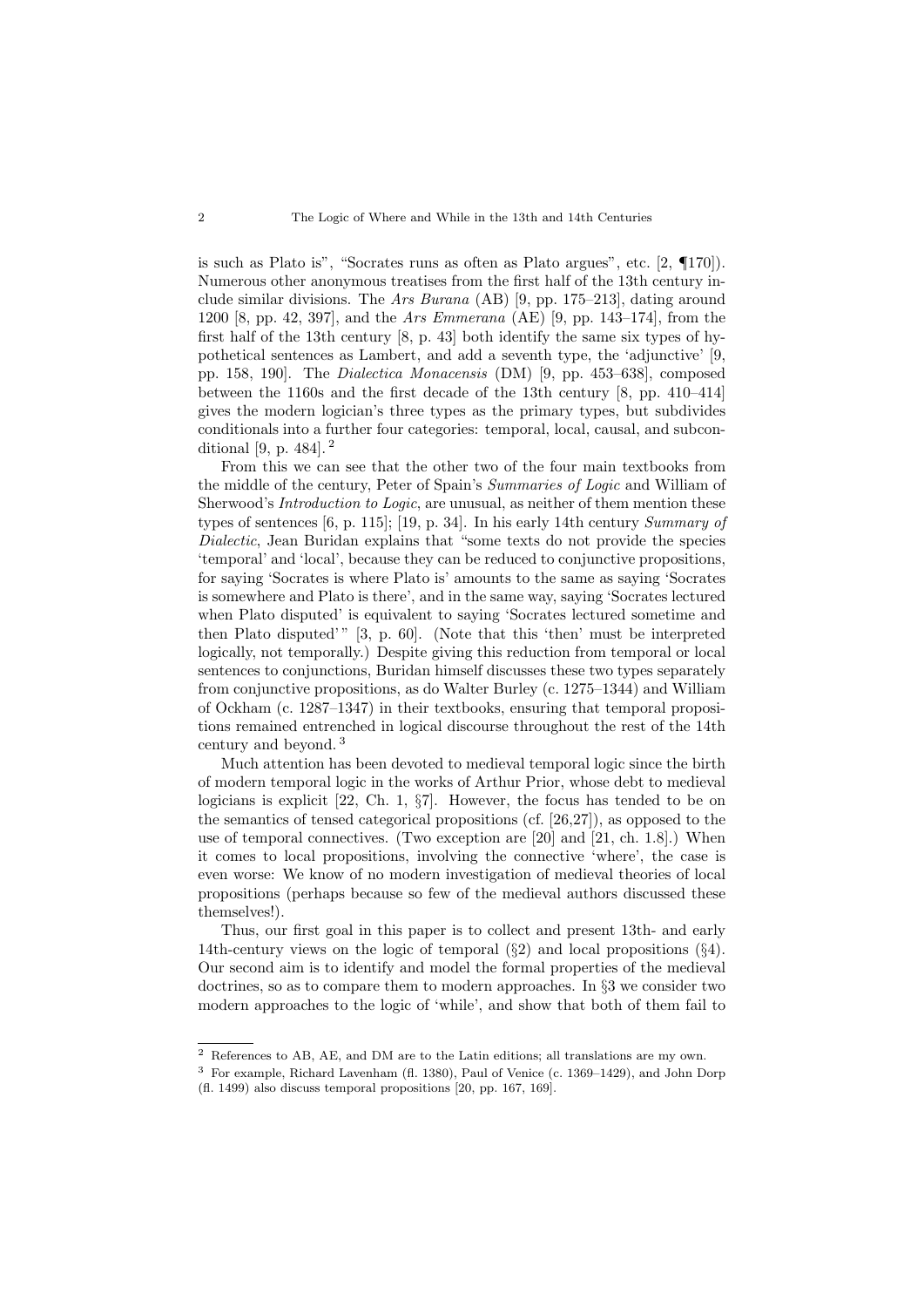capture the medieval ideas. We introduce a new definition of 'while' that does. Next, in §[5](#page-11-0) we provide a spatial analogue of the medieval 'while', as well as look at modern approaches to logics of space and spatial reasoning, including the logic of elsewhere. We conclude in §[6.](#page-14-0)

### <span id="page-3-0"></span>2 Temporal propositions

#### 2.1 Temporal propositions in the 13th century

Lambert defines temporal propositions as follows [\[17,](#page-16-0) ¶105]:

Definition 2.1 A temporal proposition is one whose parts are joined by the adverb 'while', as in 'Socrates runs while Plato argues'.

Similar definitions are given in AE [\[9,](#page-15-1) pp. 158–159], AB [\[9,](#page-15-1) pp. 190–191], and DM [\[9,](#page-15-1) pp. 484–485]. All four definitions crucially include reference to the use of an adverb; as Bacon notes, local and temporal propositions differ from the other type of compound propositions because they are complex 'in virtue of a relation' rather than a connective [\[2,](#page-15-0) ¶170]. Bacon himself doesn't mention the presence of an adverb, but that is because he defines local and temporal propositions by ostension. His example of a temporal proposition is the sentence 'Socrates hauls [the boat] in when Plato runs' [\[2,](#page-15-0)  $\P$ 170], similar to the examples given in the other texts, such as AE's 'While Socrates runs, Plato moves' and AB's 'Socrates reads while Plato disputes'.

None of Bacon, AE, or DM give truth conditions for temporal propositions. AB gives the same truth conditions for both temporal and causal propositions:

Definition 2.2 If the antecedent is false and the consequent true, the proposition is worthless (nugatoria)  $(9, p. 191)$ .

The most explicit condition is given by Lambert:

Definition 2.3 A temporal proposition is true if the two actions stated in the temporal proposition are carried out at the same time; it is false otherwise [\[17,](#page-16-0)  $\P 105$ .<sup>[4](#page-3-1)</sup>

The same basic idea is expressed in late-12th-century Tractatus Anagnini, when its author notes that "Generally, every temporal proposition is true of which each part is true" [\[9,](#page-15-1) p. 252]—a definition which supports Buridan's contention that some authors treated temporal propositions as if they were conjunctions.

#### 2.2 Temporal propositions in the 14th century

The 14th-century views are distinguished from the 13th-century accounts by their sophistication; they are more nuanced, and have greater scope.

Ockham, Buridan, and Burley define the syntax of temporal propositions and their truth conditions almost identically to Lambert; however, all three include a constraint, namely that a temporal proposition be composed "out of categoricals mediated by a temporal adverb" [\[4,](#page-15-5) p. 127], [\[3,](#page-15-4) p. 65], [\[18,](#page-16-7) p. 191]. This has a consequence of disallowing embedded temporal propositions.

<span id="page-3-1"></span><sup>4</sup> More accurately, it is "in the same time"; the Latin phrase is in eodem tempore [\[7,](#page-15-6) p. 17].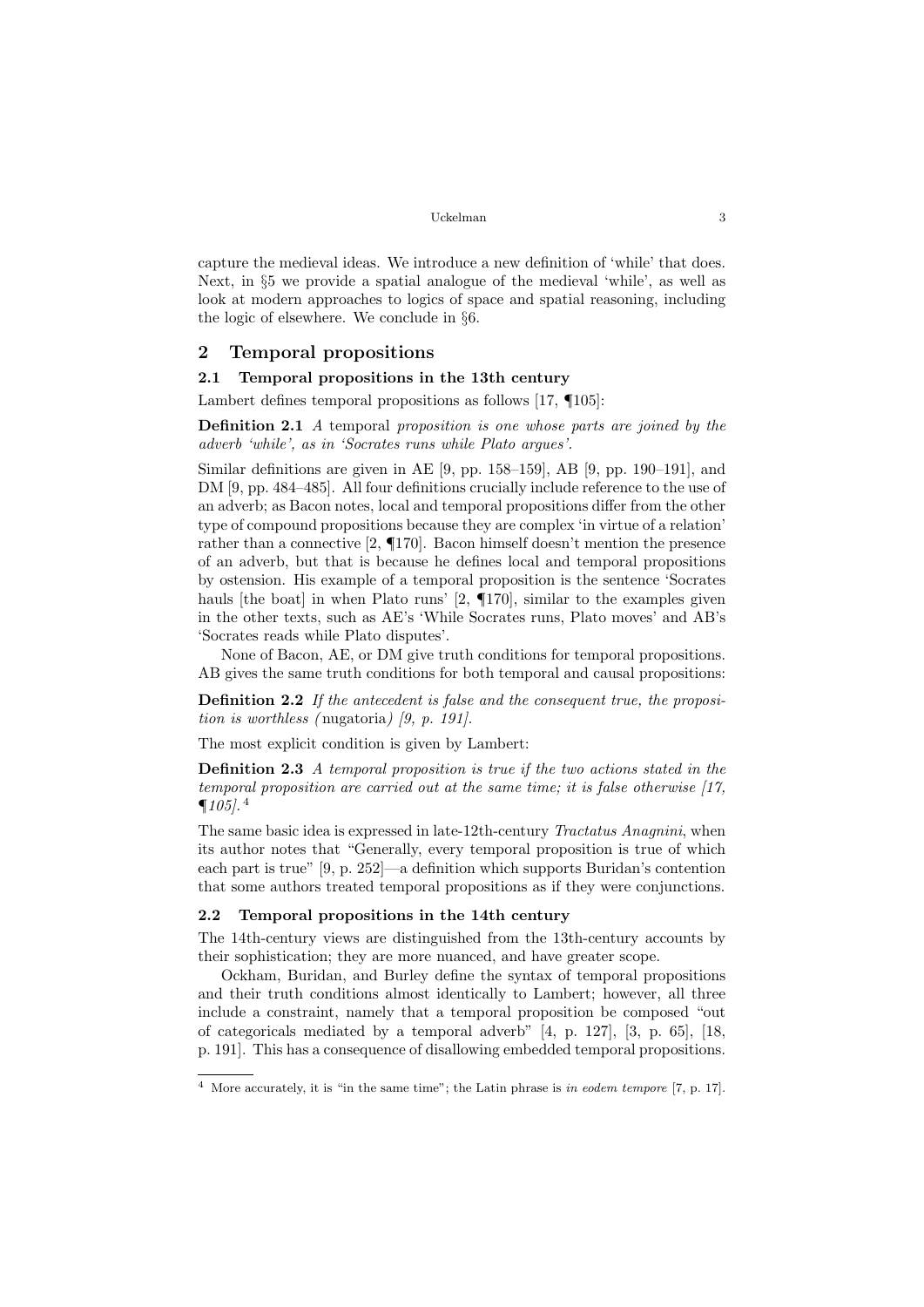Additionally, Ockham allows temporal propositions to be composed out of more than two propositions [\[18,](#page-16-7) p. 191] (though he gives no explanation of how this would be done, and all his examples involve only two).

Of all the accounts we consider, Ockham's and Burley's are the most detailed. They both allow for temporal adverbs beyond those signifying simultaneity, such as those indicating priority or posteriority in the temporal order. Examples of temporal adverbs of the first type include dum 'while, as long as, until' and quando 'when, at which time', while examples of the second type include ante 'before', post and postquam 'after', and priusquam 'before, until' [\[4,](#page-15-5) p. 128]. For temporal adverbs indicating simultaneity, Burley gives the following truth conditions:

Definition 2.4 For the truth of a temporal [proposition], in which categorical propositions are conjoined by means of an adverb conveying simultaneity of time, it is required that both parts be true for the same time  $\mathcal{A}$ , p. 128.

This condition is further specified depending on whether the time signified is present, past, or future:

For if the parts of such a temporal [proposition] are propositions of the present, then it is required that both parts be now true for this present time, and if it is of the past, it is required that both parts were true for some past time, this is, because they themselves were true in the present tense for some past time. And if they are propositions of the future, then it is required that both parts be true for some future time, that is, because they themselves will be true in the present tense for some future time [\[4,](#page-15-5) p. 128].

Thus, the truth conditions of temporal propositions will depend on the tenses of the sentences being conjoined with the temporal adverb.

There is an important point in which the 14th-century truth conditions offered by Ockham and Burley differ from the 13th-century ones as typified by Lambert, a point which Buridan makes explicit. Lambert requires that the two actions indicated by the temporal propositions are carried out "at the same time", and his view is typical of the 13th century. However, the 14th-century conditions change at to for. Buridan makes this point explicitly, grounded in his token-based semantics which allows for a distinction between a proposition being 'true of' vs. being 'true at' something [\[23](#page-16-8)[,25\]](#page-16-9):

It does not suffice for its categoricals to be true at the same time; for the propositions 'Aristotle existed' and 'The Antichrist will exist' are true at the same time, namely now, but it is required and sufficient that the copulas of the categoricals consignify the same time and that they be true for the same time, although not at that time [\[3,](#page-15-4) p. 65].

That is, given that the propositions which go into a temporal proposition can themselves be tensed, there is a difference between 'while' statements where the time of reference is the same and 'while' statements where the time of evaluation is the same. Which is taken as primary is one of the ways in which the 14th-century views differ from the 13th-century views.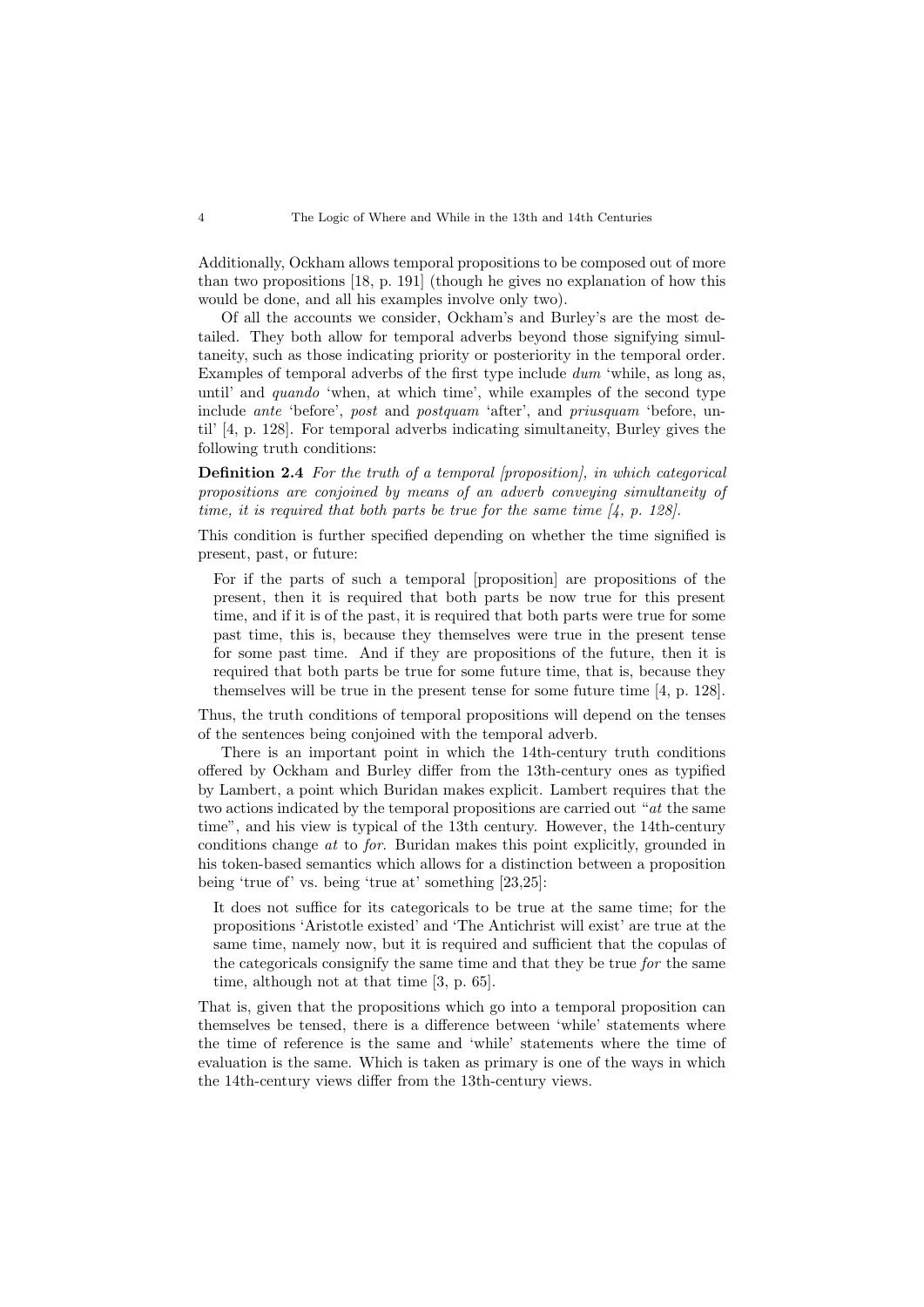For adverbs indicating something other than simultaneity, Ockham notes that it is necessary that "the propositions [be] true for different times" [\[18,](#page-16-7) p. 191]. [5](#page-5-1) He also notes that these two conditions do not exclude each other: 'The apostles preached while Christ preached' and 'The apostles preached after Christ preached' are consistent with each other [\[18,](#page-16-7) p. 191]. Both Ockham and Burley are also the only ones to consider when a temporal proposition is necessary, impossible, or contingent: "In order for a temporal proposition to be necessary it is required that each part be necessary" [\[18,](#page-16-7) p. 191], [\[4,](#page-15-5) p. 129]. Given the definitions of impossibility and contingency in terms of necessity and negation, the conditions under which a temporal proposition is impossible or contingent follow naturally [\[18,](#page-16-7) p. 192]. A consequence of this definition is that many statements which seem to be expressing necessities, such as 'Wood becomes warm when fire is brought near it', or 'A donkey is risible when it is a man', are not necessary, because neither of their parts is necessary (and in the case of the second example, both parts are necessarily false) [\[18,](#page-16-7) p. 191]. These only look like they are necessary because if we interpreted them as conditionals rather than temporal statements, they would be always true, and hence necessary [\[18,](#page-16-7) p. 192].

From these definitions, Burley offers a few corollaries concerning inferences involving temporal propositions:

**Corollary 2.5** The negation (oppositum) of a temporal [proposition] is a disjunction composed from the opposites of those which were required for the truth of the temporal  $\mathcal{A}$ , p. 131.

However, this is merely a sufficient condition for the falsity of the temporal proposition; it is not a necessary condition.

Corollary 2.6 A temporal [proposition] implies both of its parts, and not conversely [\[4,](#page-15-5) p. 131].

Corollary 2.7 A temporal [proposition] implies a conjunction made of the temporal parts, but not conversely [\[4,](#page-15-5) p. 131].

The second two can also be found in Ockham [\[18,](#page-16-7) p. 192].

# <span id="page-5-0"></span>3 The logic of while

Let  $P$  and  $F$  be the usual backward- and forward-facing unary temporal possibility operators and  $\Box$  be universal necessity, both past and future. Our temporal models  $\mathfrak{T} = \langle W, \leq, V \rangle$  are linear and continuous, reflecting the fact that for the medievals, 'time' and 'place' are two of the five continuous quantities. These two are differentiated from the other three—line, surface, and body—in that time and place both have corresponding categories, the categories of 'when' and 'where' (cf. [\[17,](#page-16-0) ¶561]). We define the truth conditions of these operators in the usual fashion:

<span id="page-5-2"></span><span id="page-5-1"></span><sup>5</sup> The same condition is given for both 'after' and 'before', which is clearly incomplete.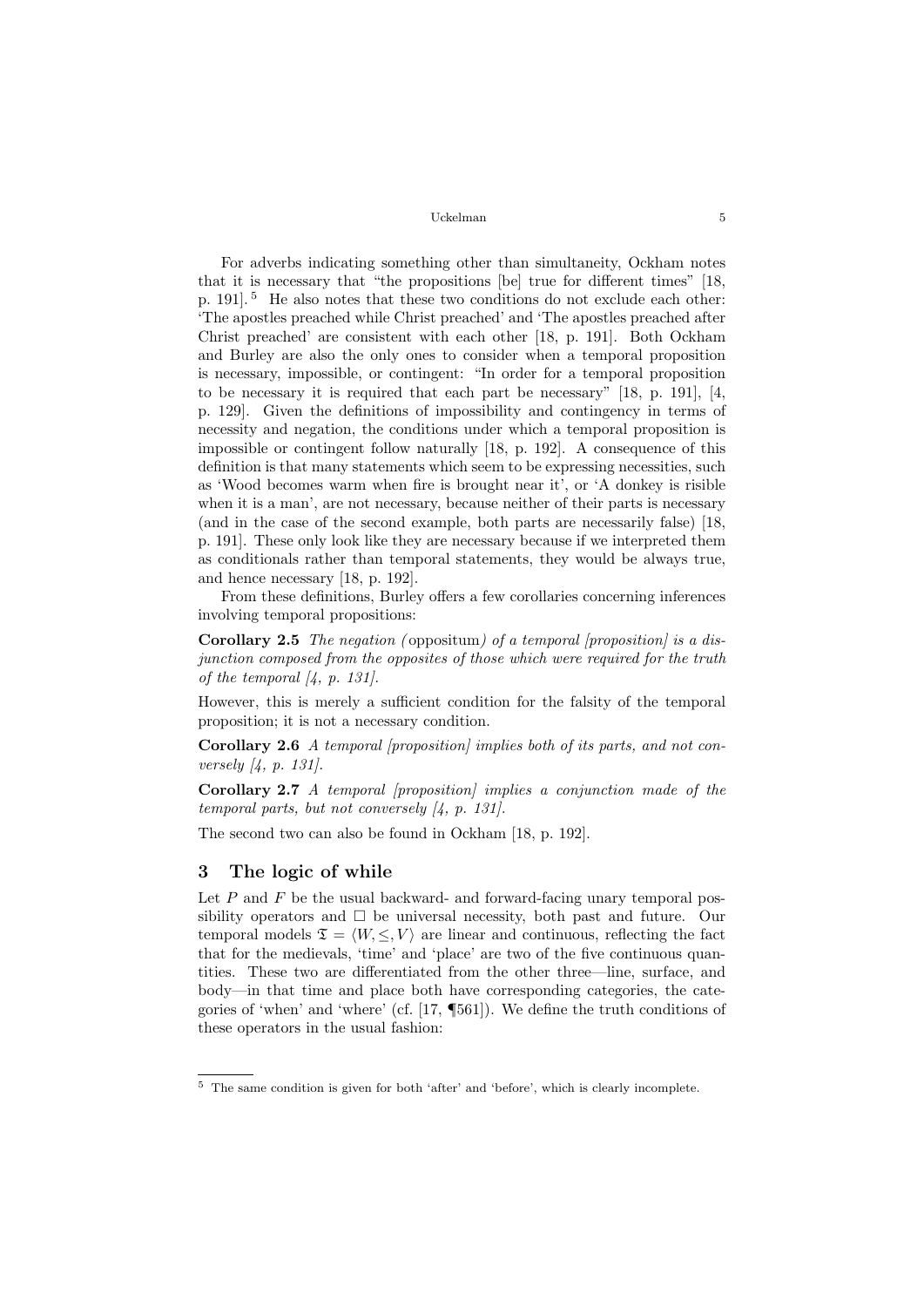Definition 3.1 (Unary temporal operators)  $For w \in W$ :

$$
w \vDash Pp \quad \text{iff} \quad \text{there is } w' \leq w, w' \vDash p
$$
\n
$$
w \vDash Fp \quad \text{iff} \quad \text{there is } w' \geq w, w' \vDash p
$$
\n
$$
w \vDash \Box p \quad \text{iff} \quad \text{for all } w', w' \vDash p
$$

That some medieval authors argue that temporal propositions are reducible to conjunctions, while others argue that they are a type of conditional is grounded in the intuition that, in principle, there are two ways in which 'the same time' can be construed, either existentially or universally. In the first, temporal statements are equivalent to conjunctions, while in the second, temporal statements are equivalent to strict implications. We introduce  $Q$  (quando 'while', 'at every time') as a binary connective 'while'  $6$ . The two cases then are:

- (i)  $w \models pQq$  iff there exists  $w', w' \models p$  and  $w' \models q$ .
- (ii)  $w \models pQq$  iff for all w', if  $w' \models q$  then  $w' \models p$ .

In order to see which of these is correct, we must make more precise the way in which temporal compounds interact with tensed propositions.

Case (i) can be divided into three possibilities: (a)  $w = w'$ , (b)  $w < w'$ , and (c)  $w' < w$ . Case (a) corresponds to the case when p and q are both presenttensed statements referring to now, in which case, if time is not extended (that is, propositions are true or false at single points, or instants, of time), then for any two present-tensed propositions p and q, p $Qq$  is equivalent to  $p \wedge q$ : For the only way in which two present-tensed propositions can be true at the same time is if they are true now, and if now is a single instant, this means they must both be true at this instant, which is equivalent to their conjunction being true. If two present-tensed propositions are both true now, then they are true at the same instant, and hence each is true while the other is true. Cases (b) and (c) correspond to when the point of reference is either in the past or in the future, that is, statements such as 'Socrates lectured while Plato disputed' or—forgive the somewhat awkward English grammar—'Socrates will lecture while Plato will dispute'. Let us focus on the past-tensed case: Given that the components of 'Socrates lectured while Plato disputed' are 'Socrates lectured' and 'Plato disputed', themselves past-tensed, it would be natural to formalize this as a 'while' connective between two past-tensed statements, e.g.,  $P_pQPq$ , in analogy to when the atomic statements are present-tensed. However, it is not clear that this gets the truth conditions right. On an Ockham-Buridan-Burley account, 'Socrates lectured while Plato disputed' being true implies that there was a time for which both propositions were true, i.e.,  $P(p \wedge q)$ . By ordinary temporal reasoning this implies  $P_p \wedge P_q$ , but from  $P_p \wedge P_q$ , one cannot make the reverse inference, because there is no guarantee that the time for which  $p$ is true and the time for which  $q$  is true is the same, a fact which both Ockham and Burley point out. Ockham says:

<span id="page-6-0"></span> $^6\,$  We use  $Q$  rather than  $W$  to avoid confusion with both  $W$  a set of worlds and with 'where'.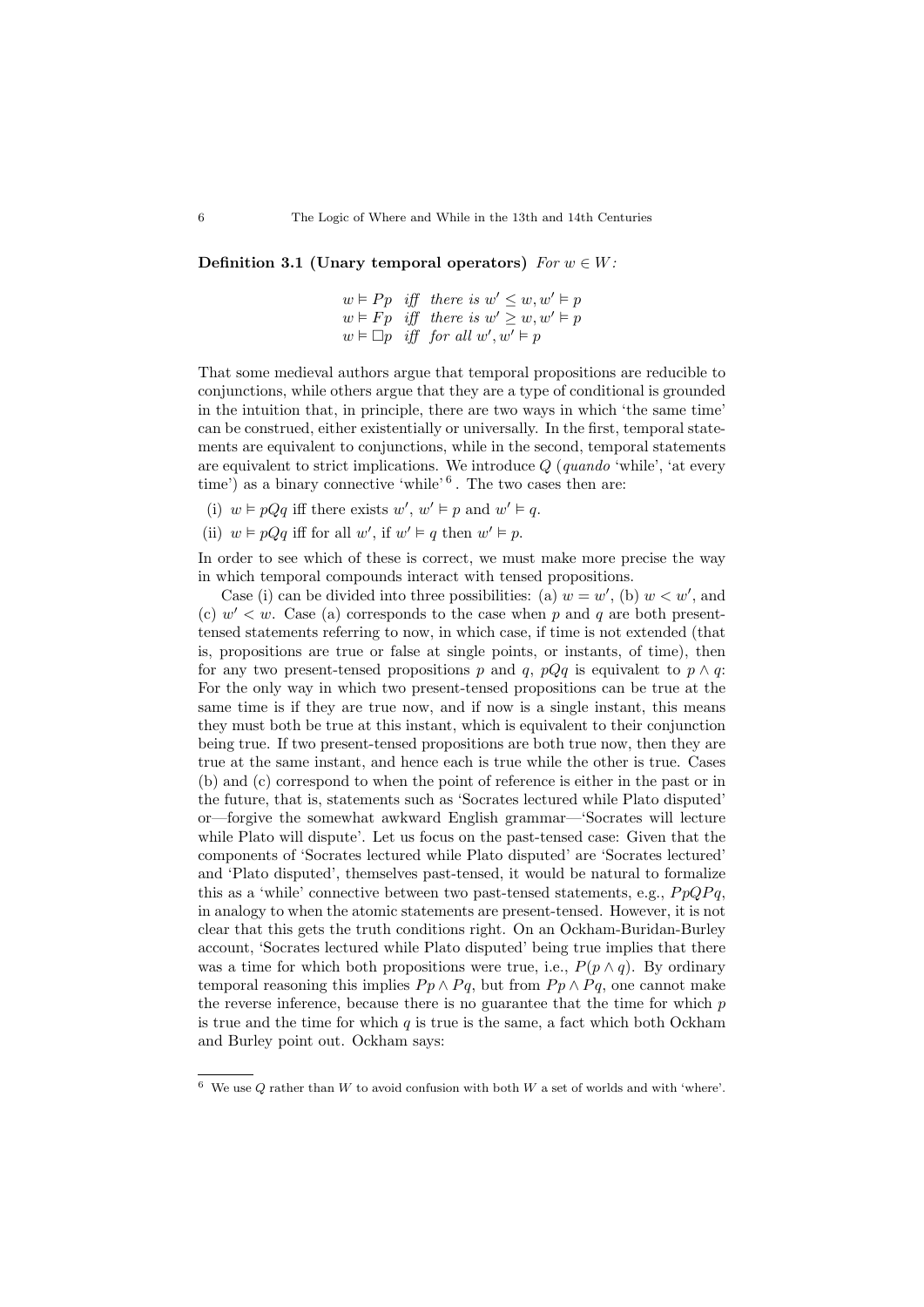<span id="page-7-3"></span>

. . . a conjunctive proposition follows from a temporal proposition—but not conversely. For this does not follow: 'Adam existed and Noah existed, therefore Adam existed when Noah existed'. Nor does this follow: 'Jacob existed and Esau existed, therefore Jacob existed when Esau existed' [\[18,](#page-16-7) p. 192]. [7](#page-7-0)

Whether  $P p Q P q$  implies  $P(p \wedge q)$  depends on how, precisely, we interpret Q.

In modern temporal logic, the 'while' operator is most commonly found in the context of dynamic temporal logic, where 'while  $\varphi$ , do  $\alpha$ ' constructions are commonly used. It is clear that this imperative, dynamic conception of 'while' is not what the medieval logicians had in mind. Instead, their notion is static. Modern static temporal logic tends to omit discussion of 'while', taking as basic instead the forward-looking  $U$  'until' and the backward-looking  $S$  'since':

Definition 3.2 (Weak until)  $For w \in W$ :

<span id="page-7-2"></span> $w \models p\mathcal{U}q$  iff if there is a  $w' \geq w$  s.t.  $w' \models q$ then for every  $w''$ ,  $w \leq w'' < w'$ ,  $w'' \vDash p$ 

S is defined symmetrically.

Malachi and Owicki use this weak notion of 'until' to define a correspondingly weak notion of 'while' [\[14,](#page-16-10) p. 206]: [8](#page-7-1)

Definition 3.3 (Malachi & Owicki 'while')  $For w \in W$ :

<span id="page-7-4"></span> $w \vDash pQq$  iff  $w \vDash p\mathcal{U}(\neg q)$ iff if there is a  $w' \geq w$  s.t.  $w' \vDash \neg q$ then for every  $w''$ ,  $w \leq w'' < w'$ ,  $w'' \vDash p$ 

Intuitively, defining 'while' in terms of 'until' makes sense, for " $p$  is true while  $q$ is true" seems to mean nothing more than " $p$  is true until  $q$  is false". However, the 'until' used in the English sentence here is not the same as the weak until defined in Definition [3.2,](#page-7-2) since if  $q$  is always true, then the antecedent will be false and  $p$  can be either true or false, as illustrated in Figure [1.](#page-7-3) As a result, we must reject Malachi and Owicki's definition as unsuitable. An alternative analysis of 'while' is given in [\[15,](#page-16-11) p. 260]:

<span id="page-7-0"></span><sup>7</sup> Burley's example is similar: "Adam was when Noah was, therefore Adam was and Noah was" follows, but "Adam was and Noah was, therefore Adam was when Noah was" does not [\[4,](#page-15-5) p. 131].

<span id="page-7-1"></span><sup>&</sup>lt;sup>8</sup> They read  $pQq$  as "q is true as long as p is true", but this cannot be a correct interpretation of  $p\mathcal{U}(\neg q)$ .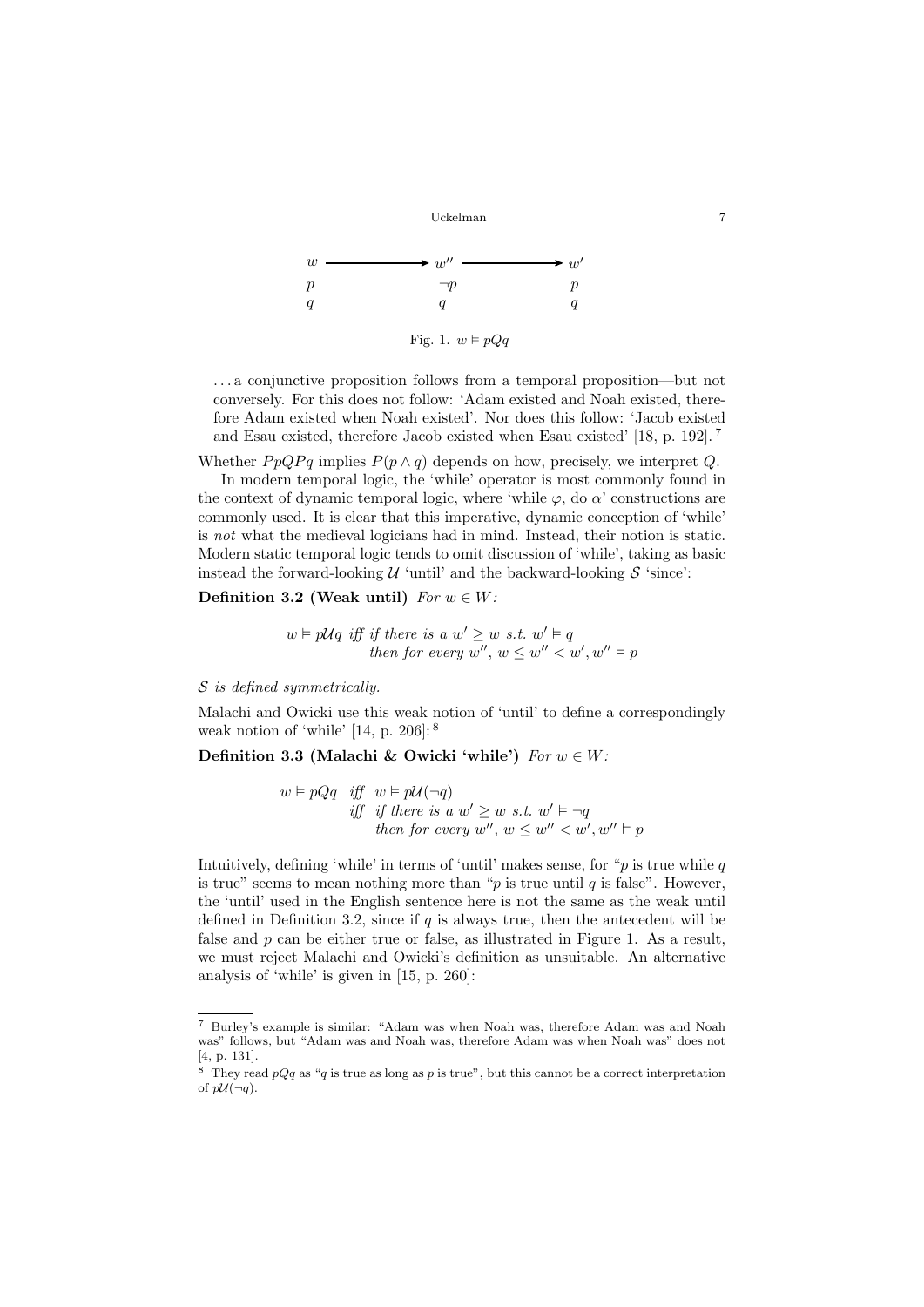8 The Logic of Where and While in the 13th and 14th Centuries

 $\rightarrow t_2 \longrightarrow t_3 \longrightarrow t_4$ p  $\neg q$  $\neg p$ q  $P_p$  $Pq$  $P_p$  $Pq$  $P_p$  $Pq$ 

<span id="page-8-0"></span>Fig. 2. 
$$
t_3 \models PpQPq \land \neg P(p \land q)
$$

Definition 3.4 (Manna & Pnueli 'while')  $For w \in W$ :

 $w \models pQq$  iff  $w' \models p$  for every  $w' \geq w$  such that  $w'' \vDash q$  for all  $w'', w \leq w'' \leq w'$ 

But this also fails to capture the medieval account, in two ways. First, on this definition,  $P p Q P q$  does not imply  $P(p \wedge q)$ . When p and q are past-tensed statements, it is possible for them to both be true at the same time without there being any time for which the present-tense conjunction is true (see Figure [2\)](#page-8-0), which is contrary to what Ockham and Burley argue for above. Thus, if we were to adopt these truth conditions for Q, 'Socrates lectured while Plato disputed' could not be formalized as a temporal compound of two past-tensed sentences. This raises two questions: (1) How should it be formalized?, and (2) What, if anything, does  $P p Q P q$  represent, given that it appears to be well-formed?

We answer the second question first, by returning to Buridan's distinction of a proposition being *true for* a time vs. being *true at* a time; this is a distinction between the time of evaluation and the time of reference. In Figure [2,](#page-8-0)  $P_p$  and  $Pq$  are true at the same time, namely  $t_3$ , but they are not true for the same time; Pp is true for  $t_1$ , because  $t_1$  is the witness for the truth of Pp at  $t_3$ , while  $Pq$  is true for  $t_2$ , because  $t_2$  is the witness for the truth of  $Pq$  at  $t_3$ . Thus, Buridan would reject  $P p Q P q$  as an appropriate analysis of temporal compounds of past-tensed sentences. However, one needn't deny the acceptability of the 'true at' analysis, and indeed, inspection of the 13th-century views show that this is precisely how they differ from the 14th-century ones: Recall that Lambert says that a temporal proposition is true "if the two actions stated in the temporal proposition are carried out at the same time", rather than that the two actions described are true for the same time. In taking this account, he shows similarities with Peter Abelard's views in the middle of the 12th century. As Martin describes Abelard's views:

The compound temporal proposition formed from the two propositions 'Socrates was a youth' and 'Socrates was an infant' is true at a given time, [Abelard] tells us, just in case each component is true at that time, and so true now of the old Socrates [\[16,](#page-16-12) p. 165].

Martin doesn't say how the compound proposition is formed from these two statements, and if it is merely 'Socrates was an infant while Socrates was a youth', then this statement should never be true, since being an infant excludes being a youth. However, if the compound proposition expresses that these two past-tensed statements can be true  $at$  (as opposed to for) the same time, e.g.,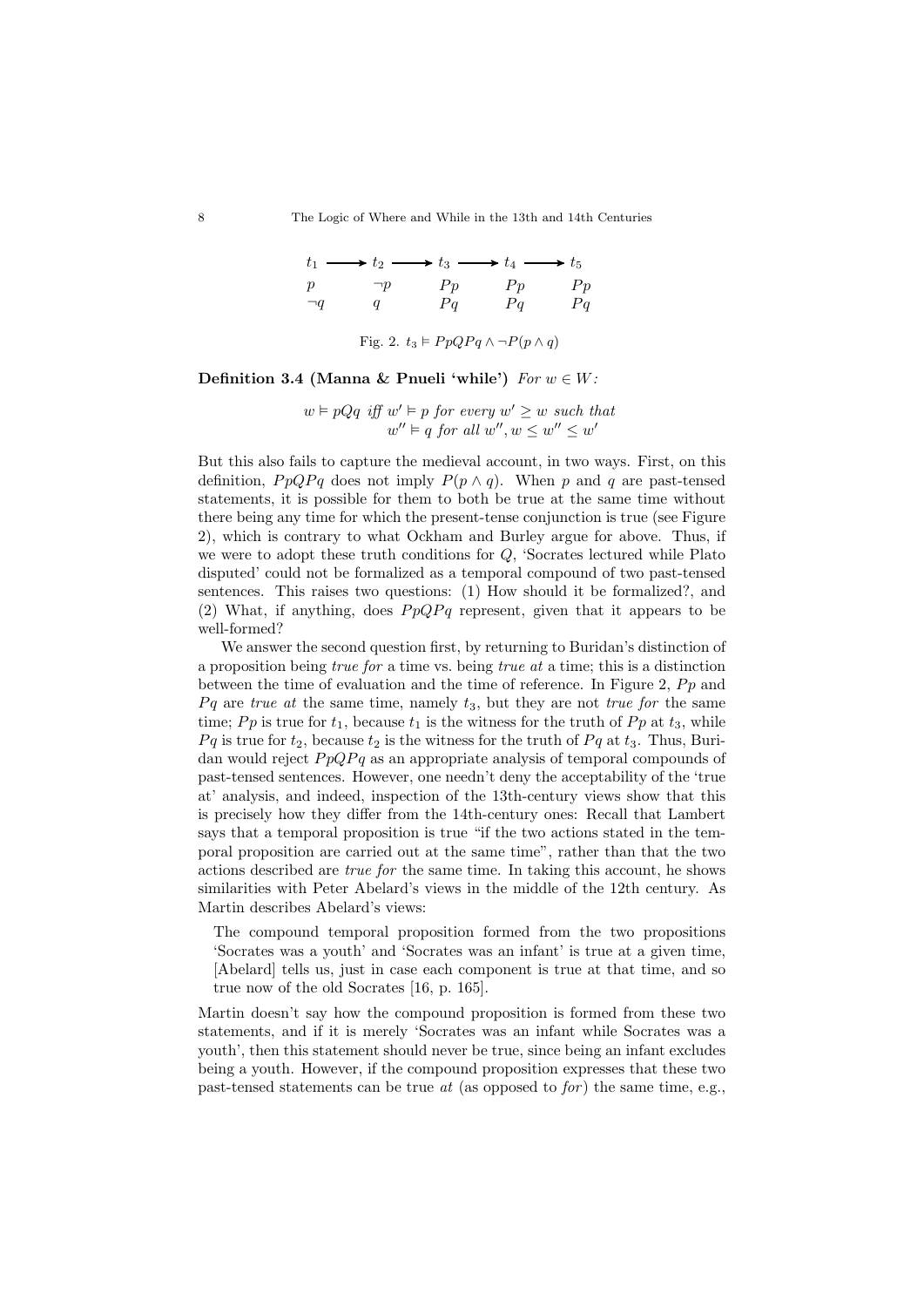$$
t_1 \longrightarrow t_2 \longrightarrow t_3 \longrightarrow t_4 \longrightarrow t_5
$$
  
\n
$$
\begin{array}{ccc}\nq & q & q \\
\neg(pQq) & pQq & pQq & P(pQq) & P(pQq)\n\end{array}
$$

<span id="page-9-0"></span>Fig. 3.  $t_4 \models P(pQq)$ 

'Socrates was a youth is true at the same time as Socrates was an infant is true', then this is true any time Socrates is alive and was both previously an infant and previously a youth.

Ideally, we would like an account of 'while' which doesn't require us to exclude either the true for or the true at analysis, and which treats both of these in a uniform fashion. If we adopt  $P p Q P q$ , i.e., applying the tenses directly to the atomic propositions, to indicate that the two tensed propositions are true at the same time, then the natural alternative to represent the 'true for' case is to make the entire temporal compound past-tensed, e.g.,  $P(pQq)$ . Figure [3](#page-9-0) gives a model where  $P(pQq)$  is true. From this figure, it should be clear that  $P(pQq)$  will always imply  $PpQPq$ , but not conversely. It should also be clear that  $\varphi Q \psi$  implies  $\varphi \wedge \psi$ , regardless of the tenses of the individual components  $\varphi$  and  $\psi$ , and regardless of the tense of the entire compound, from which it follows that  $P(pQq)$  implies  $Pp \wedge Pq$ , but also not conversely.

A problem still remains with analysing Q via the conditions given in Defi-nition [3.4.](#page-7-4) When p and q are both present-tensed, if q is always false,  $pQq$  will always be true. [9](#page-9-1) For Definition [3.4](#page-7-4) can be rewritten, informally, as "for every  $w' \geq w$ , if w''s being between w and w' implies that  $w'' \vDash q$ , then  $w' \vDash p$ . When q is always false, w''s being between w and w' does not imply that  $w'' \models q$ , and hence the antecedent of the conditional is falsified, making the entire condition satisfied. But this goes against the medieval requirement that  $pQq$  imply  $p \wedge q$ . If we add this requirement to Definition [3.4,](#page-7-4) we obtain a characterization of Q that captures the medieval account, wherein  $pQq$  implies  $p \wedge q$  but is not implied by it:

### Definition 3.5 (Medieval 'while')  $For w \in W$ :

<span id="page-9-2"></span> $w \models pQq$  iff  $w \models p \land q$  and for all  $w' \geq w$ if for all  $w'', w \leq w'' < w', w'' \vDash q$  then  $w' \vDash p$ 

An advantage of this account is that it helps understand why some medieval authors try to reduce temporal propositions to conjunctions and others to implications, because the truth conditions have both conjunctive and implicative

<span id="page-9-1"></span><sup>&</sup>lt;sup>9</sup> A similar objection can be levied against Kröger's definition of Q [\[13,](#page-16-13) p. 22]: For  $w \in W$ :

 $w \models pQq$  iff (1) there is  $w' > w$  s.t.  $w' \models \neg q$  and for all  $w'', w < w'' < w', w'' \models p$  or (2) for all  $w' > w, w' \models p$ 

Because the relations are strict, there is no requirement for  $p \wedge q$  to be true at w.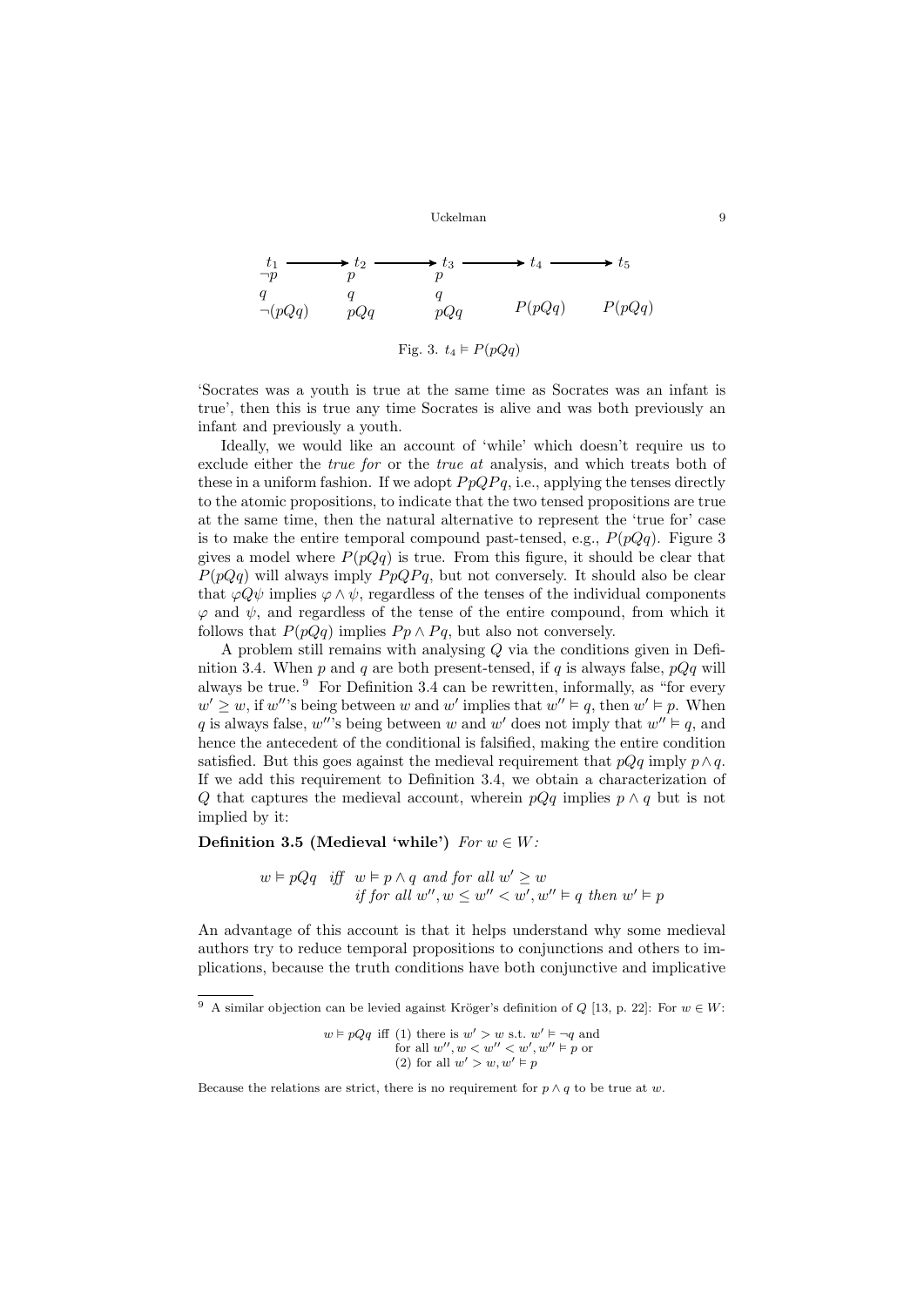conditions. A further advantage is that on this definition we are able to prove that Ockham's account of the necessity of temporal propositions is correct:

Lemma 3.6 (Ockham)  $\Box(pQq)$  iff  $\Box p \land \Box q$ .

#### **Proof.** Fix  $w \in W$ .

(⇒) If  $w \models \Box(pQq)$ , then for all  $w'$ ,  $w' \models pQq$ . By Definition [3.5,](#page-9-2)  $w' \models p \land q$ , so  $w \in \Box(p \land q)$ . Since necessity distributes,  $w \in \Box p \land \Box q$ .

(←) If  $w \vDash \Box p \land \Box q$ , then  $w \vDash \Box (p \land q)$ . By Definition [3.1,](#page-5-2) for all  $w' \in W$ ,  $w' \vDash p \land q$ , and in particular,  $w' \vDash p$ . From this it follows that for all  $w''$  $w' \in W$ ,  $w'' \models q$  implies  $w' \models p$ , and for any  $w \leq w''$ ,  $w \models pQq$ . But since w' was arbitrary, this holds of all  $w \in W$ , so  $w \in \Box(pQq)$ .  $\Box$ 

### <span id="page-10-0"></span>4 Local propositions

The 13th-century discussions of local propositions are not as extensive, and resemble each other quite a bit. AE [\[9,](#page-15-1) p. 159], AB [\[9,](#page-15-1) p. 191], and DM [\[9,](#page-15-1) p. 485] all give similar accounts which closely resemble Lambert's definition:

Definition 4.1 (Lambert) A local proposition is one whose parts are joined by the adverb 'where', as in 'Socrates runs where Plato argues' [\[17,](#page-16-0) ¶104].

Bacon says that 'Socrates is where Plato is' is called local, and this is a complex proposition in virtue of a relation (namely 'being in the same place as') instead of a connective [\[2,](#page-15-0) ¶170], treating the syntactic construction of local propositions analogously to temporal ones. Of the 13th-century authors, only Lambert provides any truth conditions:

Definition 4.2 (Lambert) A local proposition is true if the two actions stated in the local proposition are carried out in the same place; it is false otherwise  $[2, \P104]$  $[2, \P104]$ .

The 14th-century discussions of local propositions are more detailed, but still relatively circumscribed compared to the temporal analyses. Buridan's definition of local propositions mirrors his definition of temporal ones, with the difference that 'temporal adverb' is replaced with 'local adverb' and 'when' with 'where' (though he notes it is possible to replace the local adverb with an equivalent phrase, such as 'Socrates is in the place in which Plato is' [\[3,](#page-15-4) p. 66]). For their truth, he provides a necessary but not sufficient condition:

Definition 4.3 (Buridan) A local proposition is true if "both categoricals  $[are]$  true for the place designated by the word 'where', and it is not sufficient that they are true for the same place"  $[3, p. 66]$  $[3, p. 66]$ .

Thus, local propositions will entail conjunctions but not vice versa, as with temporal propositions.

Ockham allows local propositions to be composed of more than two categoricals [\[18,](#page-16-7) p. 192], as he does with temporal propositions and with the same caveat noted earlier. An interesting point of textual interpretation arises in the statement of the truth conditions. Some manuscripts say that "for the truth of [a local] proposition, it is required that each part be true for the same place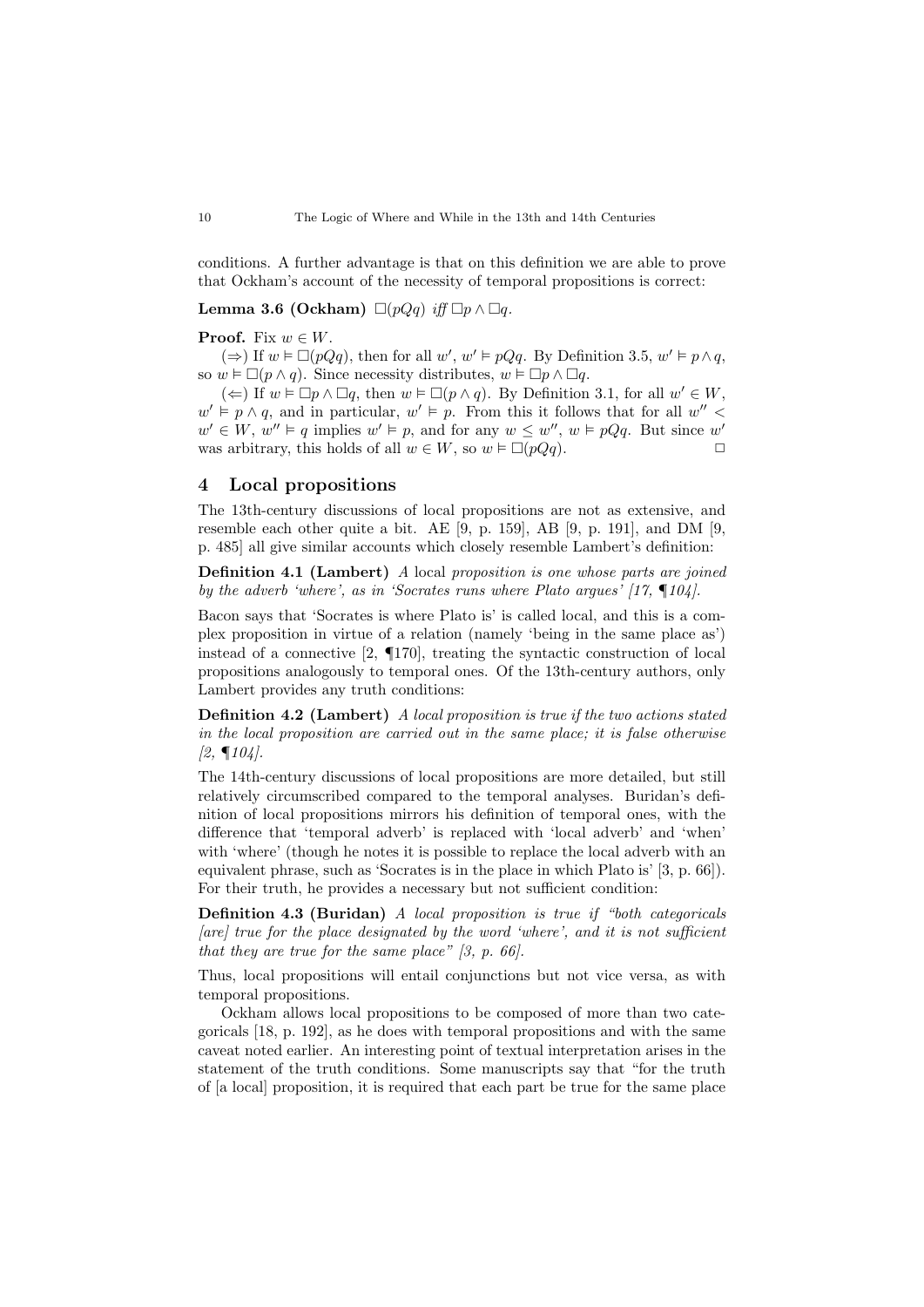or for different places" while others give the last clause as "and not for different places" (emphasis added) [\[18,](#page-16-7) pp. 193, 205]. There is clear evidence that the latter reading should be preferred: After giving this condition, Ockham points it out as the very characteristic by which local propositions differ from temporal ones:

In this regard it [a local proposition] differs from a temporal one. For in order for a temporal proposition to be true it is required that both parts be true for the same place or for different places, while in order for a local proposition to be true it is required that both parts be true for the same place and not for different places [\[18,](#page-16-7) p. 193]. [10](#page-11-1)

For local propositions to be distinguished from temporal ones on precisely these grounds, it must be the case that one of the two causes of truth is excluded. Burley does not discuss local propositions as a separate type. Instead, he says that local propositions such 'Socrates is moved where he runs' are reducible to one of the five basic types of hypothetical propositions: conditional, causal, temporal, conjunctive, and disjunctive [\[4,](#page-15-5) p. 107]. He does not say which, but from other accounts, it is clear that local propositions are analogous to temporal ones.

### <span id="page-11-0"></span>5 The logic of where

It is important to note that we have the same "true at (or in)" vs. "true for" distinction for local propositions that we had for temporal ones. Therefore, we should expect our analysis of the logic of where to account for this distinction, as we required of our logic of while.

The first, and simplest, modern attempt to capture a local notion in modal logic is the logic of elsewhere introduced by von Wright [\[29\]](#page-16-14) and completely axiomatized by Segerberg [\[24\]](#page-16-15). In this system,  $\Box$  is interpreted as 'everywhere else' and  $\Diamond$  is read as 'somewhere else'; the frames for this logic are ones where  $xRy$  iff  $x \neq y$ , that is, R is the relation of nonidentity. The logic of elsewhere is the smallest normal modal logic containing all instances of the schemata: [11](#page-11-2)

A:  $p \rightarrow (\Box p \rightarrow \Box \Box p)$ 

B:  $p \to \Box \Diamond p$ 

This logic, of course, describes exactly the opposite of what we need to capture the medieval analyses, because what we want is not the logic of elsewhere but the logic of, so to say, 'here'. However, the natural approach, taking R as identity, is clearly not correct: Such a system would collapse into the trivial system Triv. Adopting this would make local propositions equivalent to conjunctions and destroy the analogy with temporal propositions, something which all medieval authors we consider maintain.

<span id="page-11-1"></span><sup>10</sup>The italicized portion is our correction of the reading in the translation "or for", following the other manuscript tradition.

<span id="page-11-2"></span><sup>&</sup>lt;sup>11</sup> In [\[10](#page-15-7)[,11\]](#page-15-8), axiom A is replaced by the axiom  $\diamond \diamond p \rightarrow (p \vee \diamond p)$ .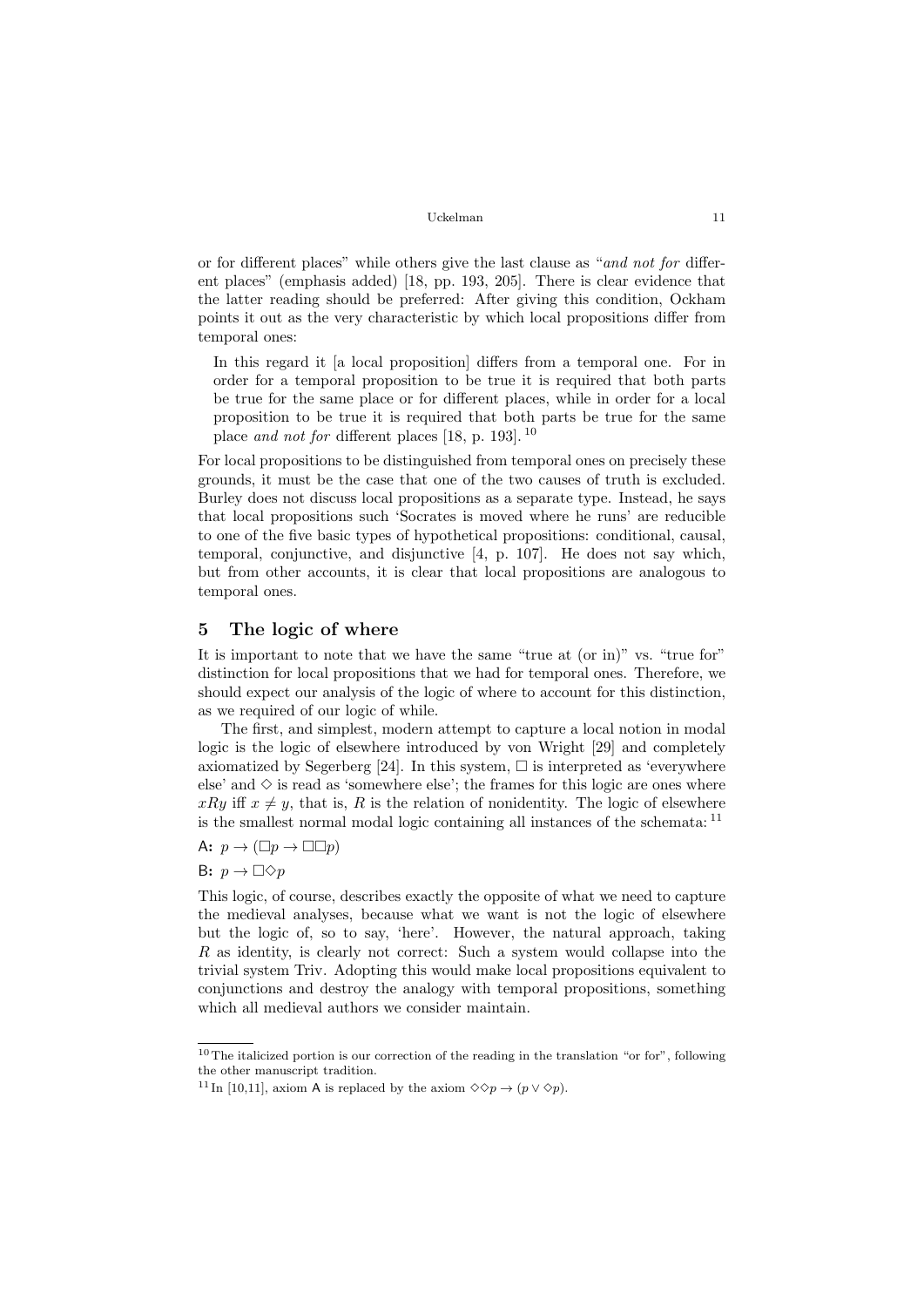#### 12 The Logic of Where and While in the 13th and 14th Centuries

Since von Wright, substantially more complex spatial logics, such as ones characterizing topological notions such as 'nearness' and 'distance', have been introduced [\[1,](#page-15-9)[28\]](#page-16-16). These logics are aimed at capturing what Aiello and van Bentham call "the ontological structure [of space]: What are the primitive objects and their relations?" [\[1,](#page-15-9) p. 320]. This approach can be contrasted with one that looks at "some existing human practice, e.g., a language with spatial expressions (say locative propositions) or a diagrammatic way of visualizing things" [\[1,](#page-15-9) p. 320], and identifies and classifies the types of spatial structures that 'fit' these linguistic expressions. Many modern modal logicians prefer the former approach, whereas clearly here it is the latter that will be most beneficial for understanding the medieval practices: It is how we use local propositions, not the nature of the underlying structure of space, that guides the correct analysis of 'where' compounds.

All of the authors we have looked at agree that temporal propositions and local propositions should be treated analogously (though not necessarily identically: As noted in the previous section Ockham requires that the component propositions not be true for different places): 'where' is substituted for 'while', 'same place' is substituted for 'same time'. We begin with looking at how far the analogy between local propositions and temporal propositions can be pushed, specifically at our assumptions concerning the nature of time and whether they are appropriate to transfer to space. We first point out a clear disanalogy between local propositions and temporal ones. The truth of 'p where  $q$ ' does not depend on the place of evaluation, whereas the truth of  $pQq$  depends on the time of evaluation. This reflects the fact that if no explicit time is specified, a temporal proposition must have both of its temporal parts true now; but if no explicit place is specified, a local proposition can be true without either of its parts being true here. A consequence of this is that we can ignore location when considering temporal propositions, but we cannot ignore time or tense when considering local propositions, for it is perfectly natural to say such things as "I will walk where Socrates disputed" or "That church stands where a Roman temple used to stand". In order for sentences like these to be sensible, we need to evaluate propositions not merely at places, but at place/time pairs. This will be reflected below when we evaluate local propositions in  $\mathbb{R}^3$ .

One assumption about time that we did not address explicitly in the previous section is whether time is point-based or extended (i.e., interval-based). We adopted a point-based approach without comment, for two reasons: First, it is within the bounds of medieval approaches to temporal reasoning to consider at least some statements as being true or false at instants  $^{12}$  $^{12}$  $^{12}$ , even though many sentences express propositions that are extended in duration.<sup>[13](#page-12-1)</sup> Second,

<span id="page-12-0"></span> $12$  13th- and 14th-century literature on *incipit* 'begins' and *desinit* 'ceases' define these in terms of instants.

<span id="page-12-1"></span><sup>13</sup>For example, DM's example is "When the sun is above the earth, it is day" [\[9,](#page-15-1) p. 485] (rewritable into the equivalent "it is day while the sun is above the earth"), or the other examples involving activities of extended duration such as walking, reading, and disputing, all of which are more naturally suited to evaluation at intervals than at points.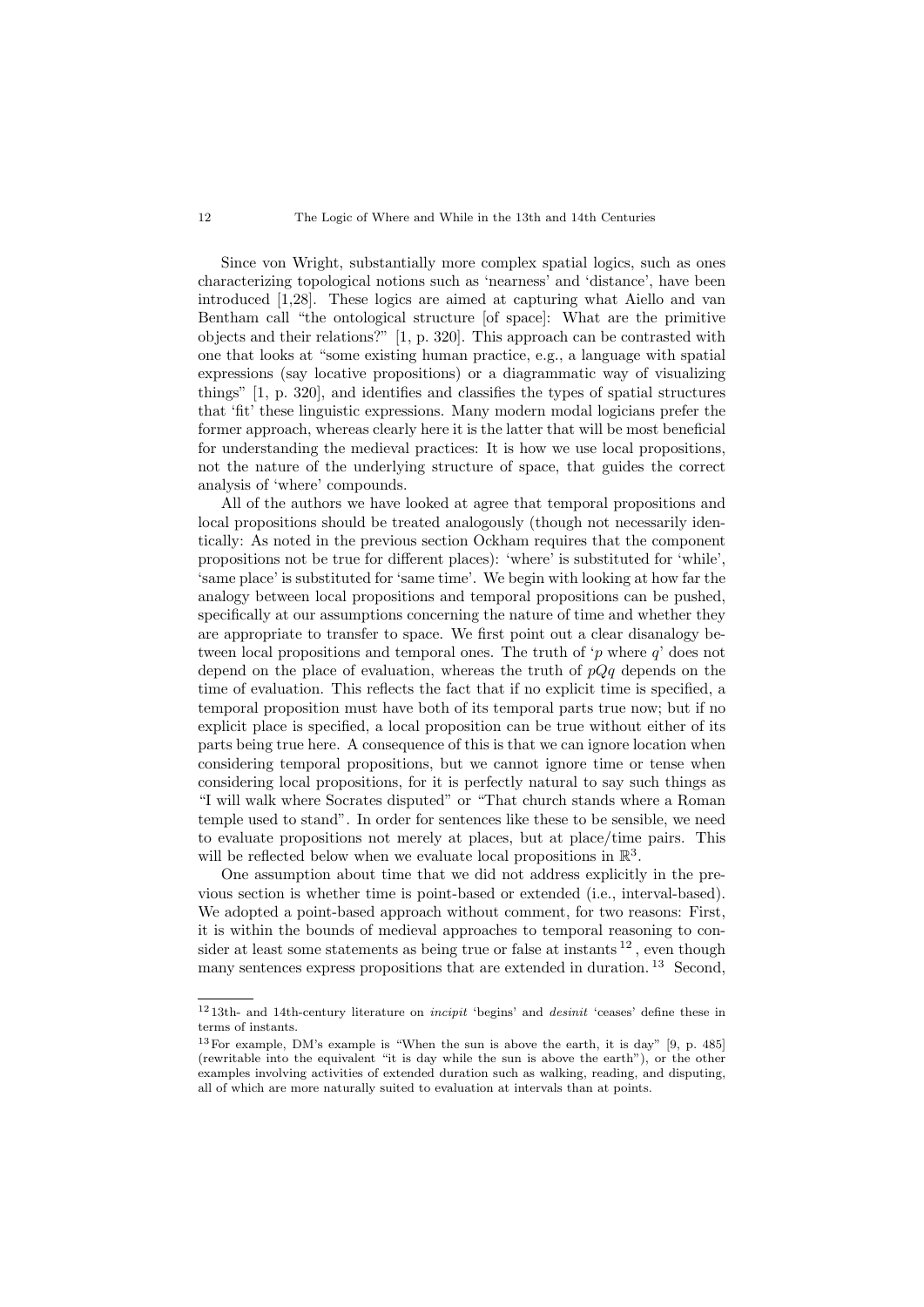actions with extended duration are taken into account by the second conjunct of the truth conditions in Definition [3.5;](#page-9-2) while intervals are not used in the definition under that name, it is clear that the truth of every temporal proposition depends upon intervals bounded below by some point where  $p \wedge q$  is true and extending until q is false.<sup>[14](#page-13-0)</sup> If we adopt the same approach for space, we are committed to the view that an infinite number of actions can occur at a single spatial point; while this is unproblematic for temporal points, it may be less palatable for spatial points. As an alternative, we could adopt an approach where regions rather than points are taken as basic, such that truth in a region does not necessarily propagate down to subregions. For example, taking an entire football pitch as a region, if Socrates is disputing on the left half while Plato is running on the right half, "Socrates is disputing where Plato is running" is true for the entire pitch; but it is false for either of the individual halves. However, on an alternative view of events, they "unlike material objects, do not *occupy* the space at which they are located" [\[5,](#page-15-10) p. 17], meaning we can, in principle, allow for an infinite number of events happening at a single point, even if the material objects acting in those events do not co-exist at that point.

A further assumption that we made about the nature of time—that it is linear—is not plausible for space. Dropping linearity means that we are no longer looking at points and intervals on a line but rather points in  $\mathbb{R}^2$  and 2D regions around these points, regions which will fill the same role as intervals play in the temporal case. These regions need to be 'well-behaved' or 'normal' in some intuitive sense: They shouldn't be disjoint, they shouldn't contain holes, <sup>[15](#page-13-1)</sup> they should be extended in the spatial dimensions only, etc. How precisely this notion of 'region' is to be defined is ultimately immaterial many different possibilities are acceptable, and we do not wish to discriminately unduly—but since we need a definition, we take the following:

<span id="page-13-4"></span>**Definition 5.1 (Neighborhood)** A set  $A \subset \mathbb{R}^2$  is a neighborhood of a point  $(x, y) \in \mathbb{R}^2$  if A contains an open set containing  $(x, y)$ . <sup>[16](#page-13-2)</sup>

**Definition 5.2 (Region)** Let  $(x, y) \in \mathbb{R}^2$ . We say that  $\mathcal{R}(x, y) = A$  is a region of  $(x, y)$  if A is a simply connected neighborhood of  $(x, y)$ .<sup>[17](#page-13-3)</sup>

This captures the definition of 'where' given by Lambert, quoting the anony-

<span id="page-13-1"></span><span id="page-13-0"></span><sup>&</sup>lt;sup>14</sup>It is for this reason that hybrid approaches are not immediately adaptable to our present needs, because in standard hybrid logics, nominals range over time points, not time intervals. <sup>15</sup>The requirement that regions not have holes may be too strong. For suppose that Socrates is a moderately good hammer thrower, such that no hammer he throws ever lands less than 1 meter from him. However, he's not very good, so they could land in any direction. Then, one might want the region referred to in the sentence "Plato walks where Socrates's hammers fall" to be a torus, rather than a circle. If this example, suggested to me by Charles Walker, is motivating enough, the requirement of simple connectedness in Definition [5.1](#page-13-4) can be dropped.  $16$  An alternative definition of 'neighborhood' requires that A itself be the open set containing  $(x, y)$ , rather than merely containing an open set, but we do not need this constraint.

<span id="page-13-3"></span><span id="page-13-2"></span><sup>&</sup>lt;sup>17</sup>Note that this differs from the definition of 'regions' as 'regular closed sets' in [\[12,](#page-16-17) p. 514].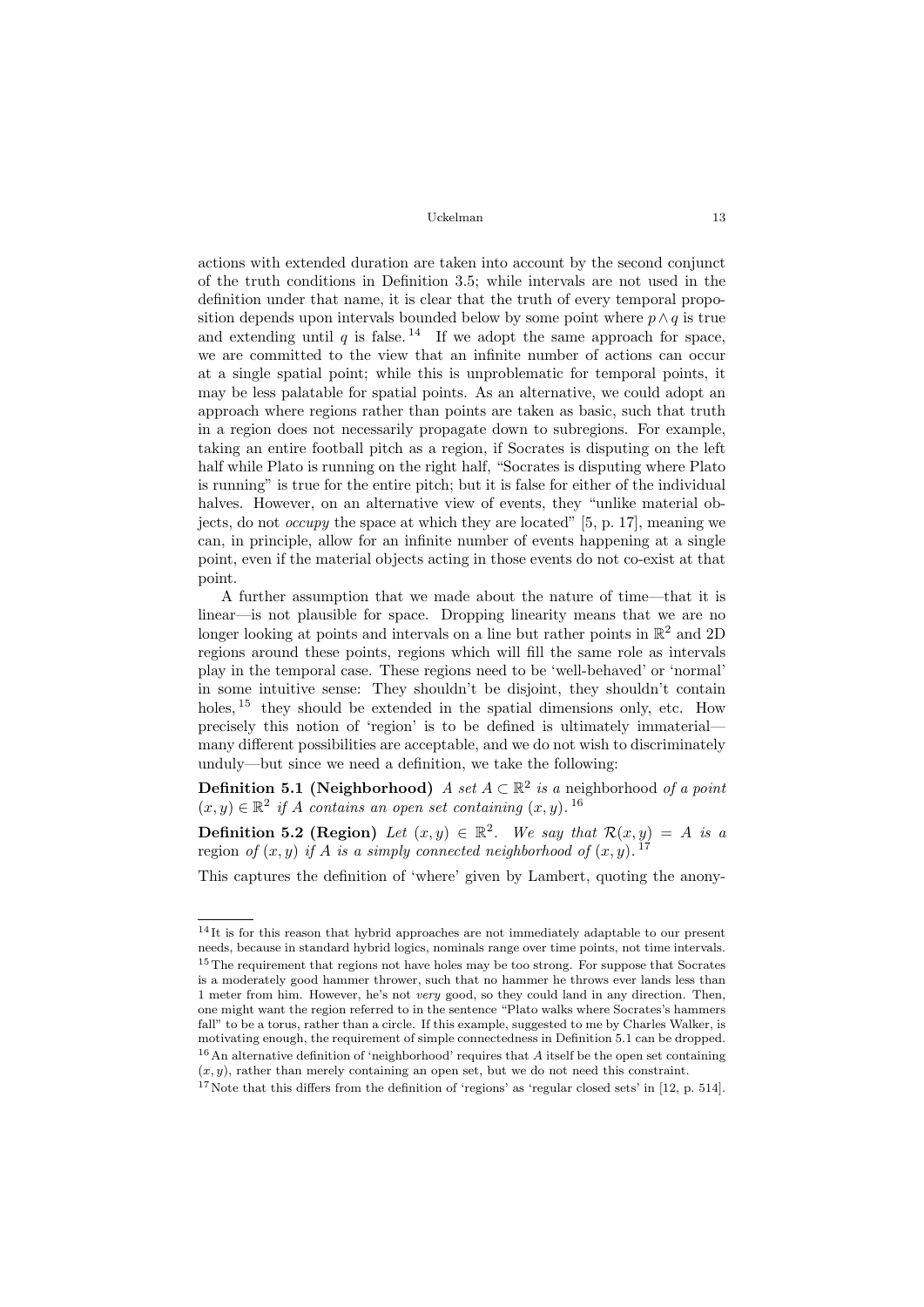mous author of the 12th-century *Book of Six Principles*: <sup>[18](#page-14-1)</sup>

"[W]here is the circumscription of a body proceeding from the circumscription of a place." For example, water collected in a container adopts the figure of the container and is transfigured in accord with the figure of the interior surface of the container, and the configuration that it has from the interior surface of the container is named 'where' [\[17,](#page-16-0)  $\P$ 567].<sup>[19](#page-14-2)</sup>

We are now in a position to define the binary local connective  $'U'$  (ubi 'where'), analogous to 'Q but replacing intervals with regions, representing 'wheres':

Definition 5.3 (Medieval 'where')  $For (t, x, y) \in (\mathbb{R}^3, \leq).$ 

 $(t, x, y) \models pUq$  iff there is x', y' s.t.  $(t, x', y') \models p \land q$  and for all  $\mathcal{R}(x', y')$ , if for all  $(x'', y'') \in \mathcal{R}(x', y'), (t, x'', y'') \models q$ then for all  $(x'', y'') \in \mathcal{R}(x', y'), (t, x'', y'') \models p$ 

We then redefine the truth conditions for the relevant unary temporal operators with a specification of place:

Definition 5.4 For  $(t, x, y) \in (\mathbb{R}^3, \leq)$ :

 $(t, x, y) \vDash Pp$  iff there is  $t' \leq t, (t', x, y) \vDash p$  $(t, x, y) \vDash Fp$  iff there is  $t' \geq t, (t', x, y) \vDash p$  $(t, x, y) \vDash \Box p$  iff for all  $t', (t', x, y) \vDash p$ 

Because the place is kept fixed, this is equivalent to Definition [3.1](#page-5-2) when the place is unspecified. Updating Definition [3.5](#page-9-2) to include reference to place is also straightforward.

### <span id="page-14-0"></span>6 Conclusion

One of the most interesting scientific results of the 20th century was the production of a model under which time and place can be considered in symmetric fashion: One can simply treat the dimension of time as another dimension on a par with the three dimensions of space, length, breadth, and width. This parity is arguably reflected in the medieval theories we've discussed: We have seen a variety of 13th- and 14th-century views of temporal and local propositions, on which the analyses of being true at the same time and being true at the same place are (almost) symmetric, and both arise from natural uses of everyday language. We gave truth conditions for the operators Q and U which both capture the medieval views concerning the analogous structure and truth conditions of these operators as well as provide interesting alternatives to modern approaches. Our definition of Q differs from two modern definitions by requiring the implication from  $pQq$  to  $p \wedge q$ , while our definition of

<span id="page-14-1"></span><sup>18</sup>And that author in turn takes the definition from Aristotle's Physics.

<span id="page-14-2"></span><sup>19</sup>Note that this example is three-dimensional. In our discussion, we are restricting ourselves to the two-dimensional case, but only for simplicity's sake. Our definitions should be generalizable.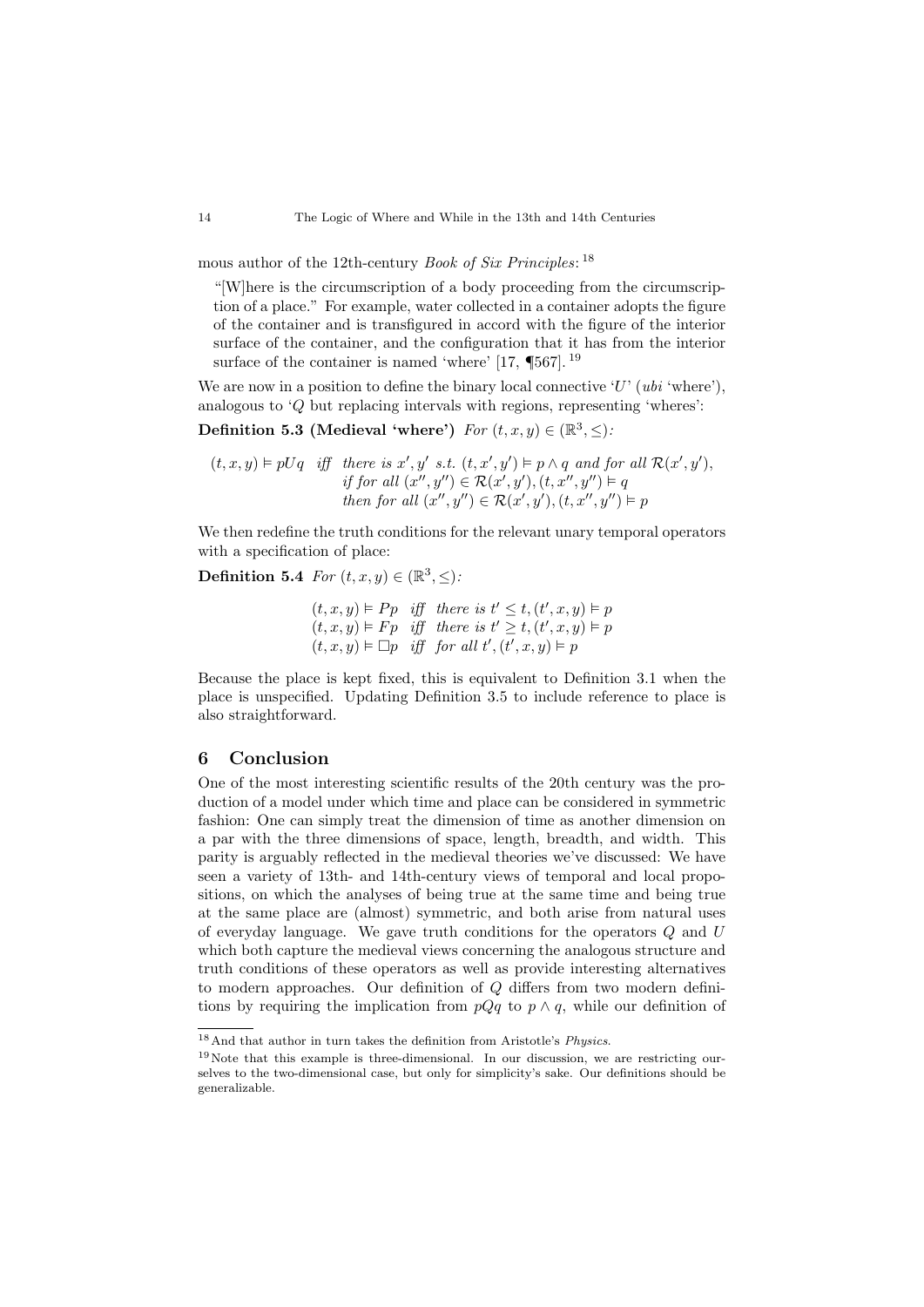```
Uckelman 15
```
 $U$  is unique. This paper is only a first step to a complete analysis: The next step after defining the semantics would be to identify the characteristic axioms governing these new operators. We will pursue this in future work.

# Acknowledgments

This paper could not have been completed without two crucial conversations, one on topology face-to-face with David Sheard, and the other on how 'while' interacts with tensed statements conducted virtually with an incredibly diverse cross-section of my Facebook friends list. [20](#page-15-11) Social media as research scaffolding: It's a grand thing!

## References

- <span id="page-15-9"></span>[1] Aiello, M. and J. van Benthem, A modalwalk through space, Journal of Applied Non-Classical Logics 12 (2002), pp. 319–363.
- <span id="page-15-0"></span>[2] Bacon, R., "The Art and Science of Logic," Pontifical Institute of Medieval Studies, 2009, T. S. Maloney, trans.
- <span id="page-15-4"></span>[3] Buridan, J., "John Buridan: Summulae de Dialectica," Yale University Press, 2001, G. Klima, trans.
- <span id="page-15-5"></span>[4] Burleigh, W., "De Puritate Artis Logicae With a Revised Edition of the Tractatus Brevior," Franciscan Institute, 1955, Philotheus Boehner, ed.
- <span id="page-15-10"></span>[5] Casati, R. and A. C. Varzi, "Parts and Places: The Structures of Spatial Representation," MIT Press, 1999.
- <span id="page-15-3"></span>[6] Copenhaver, B. P., editor, "Peter of Spain: Summaries of Logic, Text, Translation, Introduction, and Notes," Oxford University Press, 2014, with Calvin Normore and Terence Parsons.
- <span id="page-15-6"></span>[7] d'Auxerre, L., "Logica (Summa Lamberti)," La Nuova Italia, 1971, F. Alessio, editor.
- <span id="page-15-2"></span>[8] de Rijk, L. M., "Logica Modernorum, vol. II, part I," Van Gorcum & Comp., 1967.
- <span id="page-15-1"></span>[9] de Rijk, L. M., "Logica Modernorum, vol. II, part II," Van Gorcum & Comp., 1967.
- <span id="page-15-7"></span>[10] Demri, S., A simple tableau system for the logic of elsewhere, in: Proc. 5th Int. Workshop on Theorem Proving with Analytical Tableaux and Related Methods (TABLEAUX96), Lecture Notes in Artifical Intelligence 1071 (1996), pp. 177–192.
- <span id="page-15-8"></span>[11] Hampson, C. and A. Kurucz, On modal products with the logic of 'elsewhere', in: T. Bolander, T. Braüner, S. Ghilardi and L. Moss, editors, Advances in Modal Logic 9 (2012), pp. 339–347.

<span id="page-15-11"></span><sup>20</sup>Thanks to Nicholas Adams, Thomas Ball, Hadley Foster Barth, Melissa Barton, Kate Bell, Malin Berglund, Wendel Bordelon, Edward Boreham, Liam Kofi Bright, Edward Buckner, Don Campbell, Karen Carlisle, Erin Childs, Riia M. Chmielowski, Kay Ellis, Katherine Gensler, Andrew Grosser, Robyn Hodgkin, Justine Jacot, Esther Johnston, Earl P. Jones, Heather Rose Jones, Susanne Kalejaiye, Linse Rose Kelbe, Marleen de Kramer, Jennifer Knox, Barteld Kooi, Jean Kveberg, Christer Romson Lande, Lee Large, Dan Long, Christy Mackenzie, Dave Majors, Alex Malpass, Jennifer McGowan, Lesley McIntee, Liz McKinnell, Tom McKinnell, Sonia Murphy, Katherine Napolitano, Gabriela Aslı Rino Nesin, Paddy Neumann, Lynette Nusbacher, Peryn Westerhof Nyman, Caroline Orr, Sy Delta Parker, Susanne de Paulis, Judith Marie Phillips, Mike Prendergast, Daria Rakowski, Stephanie Rebours-Smith, Kevin Rhodes, Sarah Rossiter, Angela Sanders, Fiona Scerri, Amy Selman, Phil Selman, Jennifer Smith, Lena Thane-Clarke, Petra Träm, Joel Uckelman, Nicole Uhl, Rineke Verbrugge, Miesje de Vogel, Elmar Vogt, Ursula Whitcher, Brooke White, Nik Whitehead, and Anna Wilson.